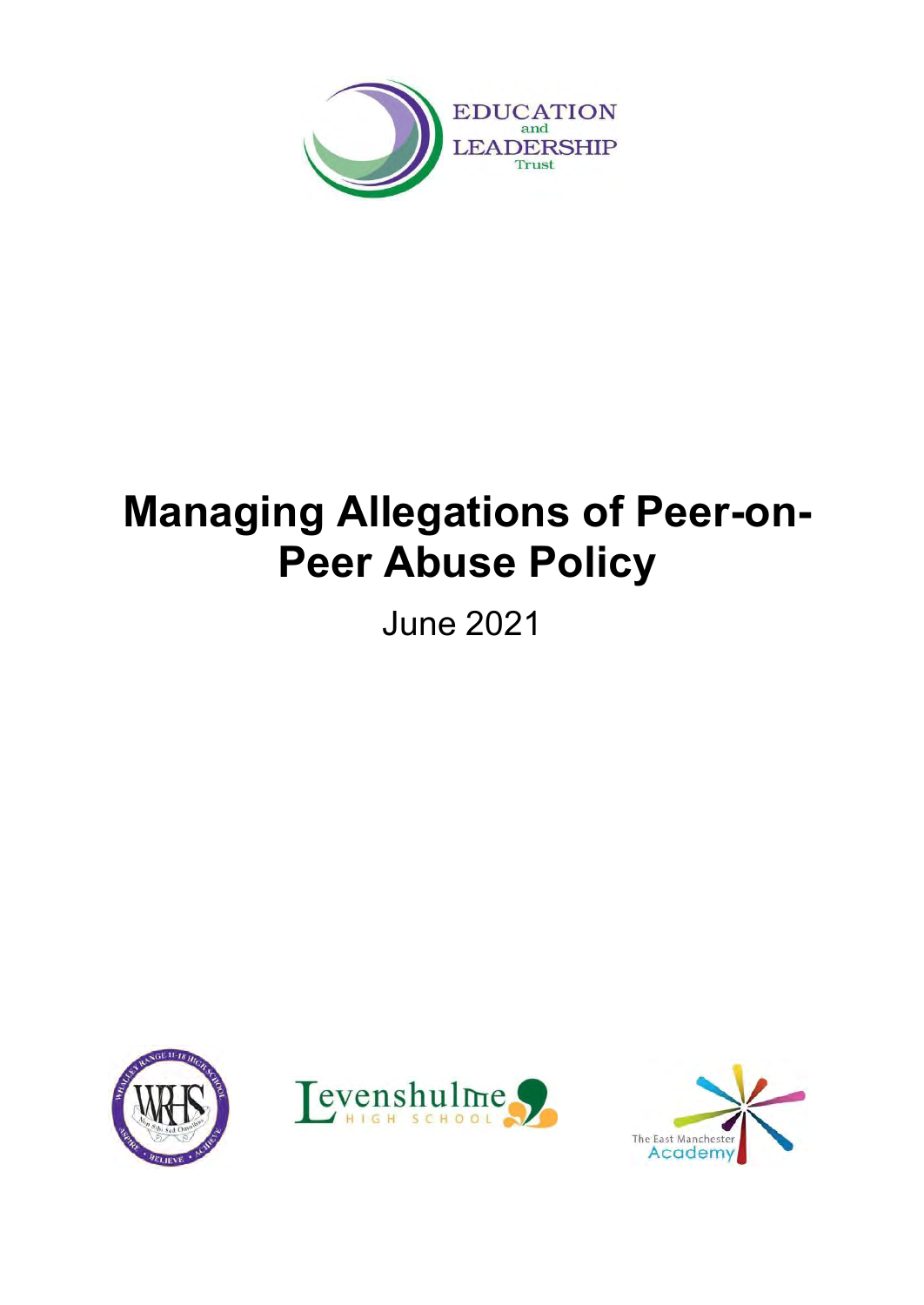## **CONTENTS**

|     |                                                                | Page |
|-----|----------------------------------------------------------------|------|
| 1.0 | Purpose of the Policy                                          | 3    |
| 2.0 | The Curriculum                                                 | 3    |
| 3.0 | <b>Safeguarding Allegations</b>                                | 3    |
| 4.0 | Examples of Peer on Peer Safeguarding Issues                   |      |
| 5.0 | Minimising the Risk of Safeguarding Concerns towards           |      |
|     | <b>Students from other Students</b>                            |      |
| 6.0 | Action                                                         | 5    |
| 7.0 | Students on Bail or Released Under Investigation following and | 5    |
|     | Arrest                                                         |      |
| 8.0 | Responding to Reports of Sexual Violence/Harassment            | 8    |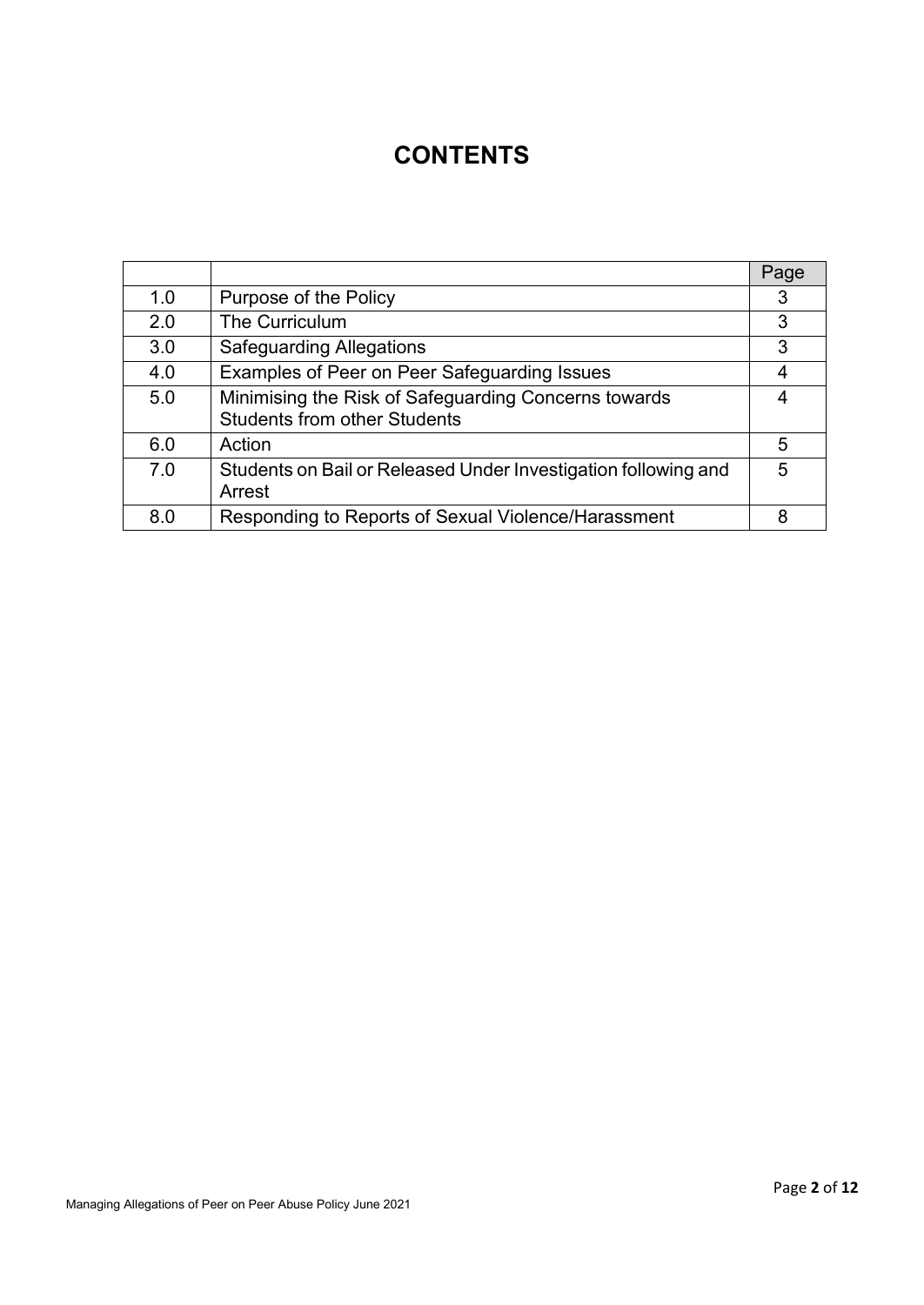#### **1.0 PURPOSE OF THE POLICY**

In our Trust we are clear that abuse is abuse and should never be tolerated or passed off as 'banter', 'just having a laugh' or 'part of growing up'. All peer on peer abuse is unacceptable and will be taken seriously.

In our Trust we believe that all children have a right to attend school and learn in a safe environment. Children should be free from harm by adults in the school and from other students.

We recognise that some students will sometimes negatively affect the learning and wellbeing of others and their behaviour will be dealt with under the school's Behaviour for Learning Policy.

#### **2.0 THE CURRICULUM**

The curriculum will address issues relating to peer on peer abuse. Safeguarding, including relationships and how to take actions if you feel unsafe, will be explicitly taught and referenced at regular points throughout the year.

#### **3.0 SAFEGUARDING ALLEGATIONS**

All staff should be aware that children can abuse other children (often referred to as peer on peer abuse).

Occasionally, allegations may be made against students by other students in the school, which are of a safeguarding nature. Safeguarding issues raised in this way may include physical abuse, emotional abuse, sexual abuse and sexual exploitation.

It is likely that to be considered a safeguarding allegation against a pupil, some of the following features will be found. The allegation:

- is made against an older pupil and refers to their behaviour towards a younger pupil or a more vulnerable pupil
- is of a serious nature, possibly including a criminal offence
- raises risk factors for other pupils in the school
- indicates that other pupils may have been affected by this student
- indicates that young people outside the school may be affected by this student

•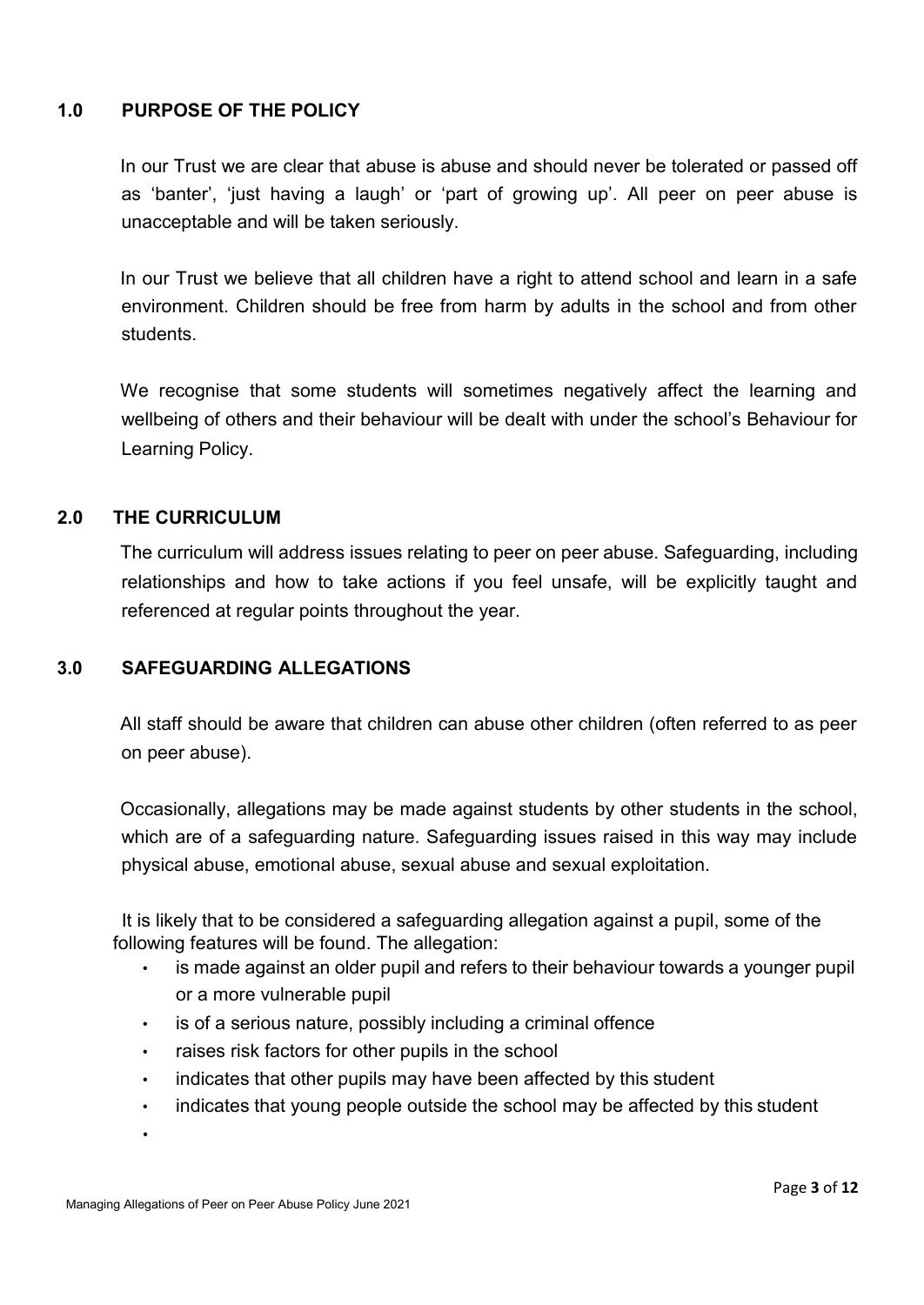Staff members who are concerned that a child might have been / being abused by another child should follow safeguarding and child protection procedures and report to the Designated safeguarding Lead (DSL)

#### **4.0 EXAMPLES OF PEER ON PEER SAFEGUARDING ISSUES**

Peer on peer abuse is most likely to include, but may not be limited to:

- bullying (including cyberbullying)
- physical abuse such as hitting, kicking, shaking, biting, hair pulling, or otherwise causing physical harm (this may include an online element which facilitates, threatens and/or encourages physical abuse)
- sexual violence (this may include an online element)
- sexual harassment
- sharing self-generated indecent images (also known as sexting) see Annex C of the most recent version of Keeping Children Safe in Education (KCSIE) for more details
- upskirting
- initiations / hazing type violence and rituals
- abuse in intimate personal relationships between peers

In areas where gangs are prevalent, older students may attempt to recruit younger pupils using any or all of the above methods. Young people suffering from sexual exploitation themselves may be forced to recruit other young people under threat of violence.

Criminal exploitations of children is a geographically widespread form of harm that is a typical feature of county lines criminal activity.

#### **5.0 MINIMISING THE RISK OF SAFEGUARDING CONCERNS TOWARDS STUDENTS FROM OTHER STUDENTS**

On occasion, some students will present a safeguarding risk to other students. The school should be informed that the young person raises safeguarding concerns, for example, they are coming back into school following a period in custody.

These students will need an individual risk management plan to ensure that other pupils are kept safe and they themselves are not laid open to malicious allegations. There is a need to balance the tension between privacy and safeguarding.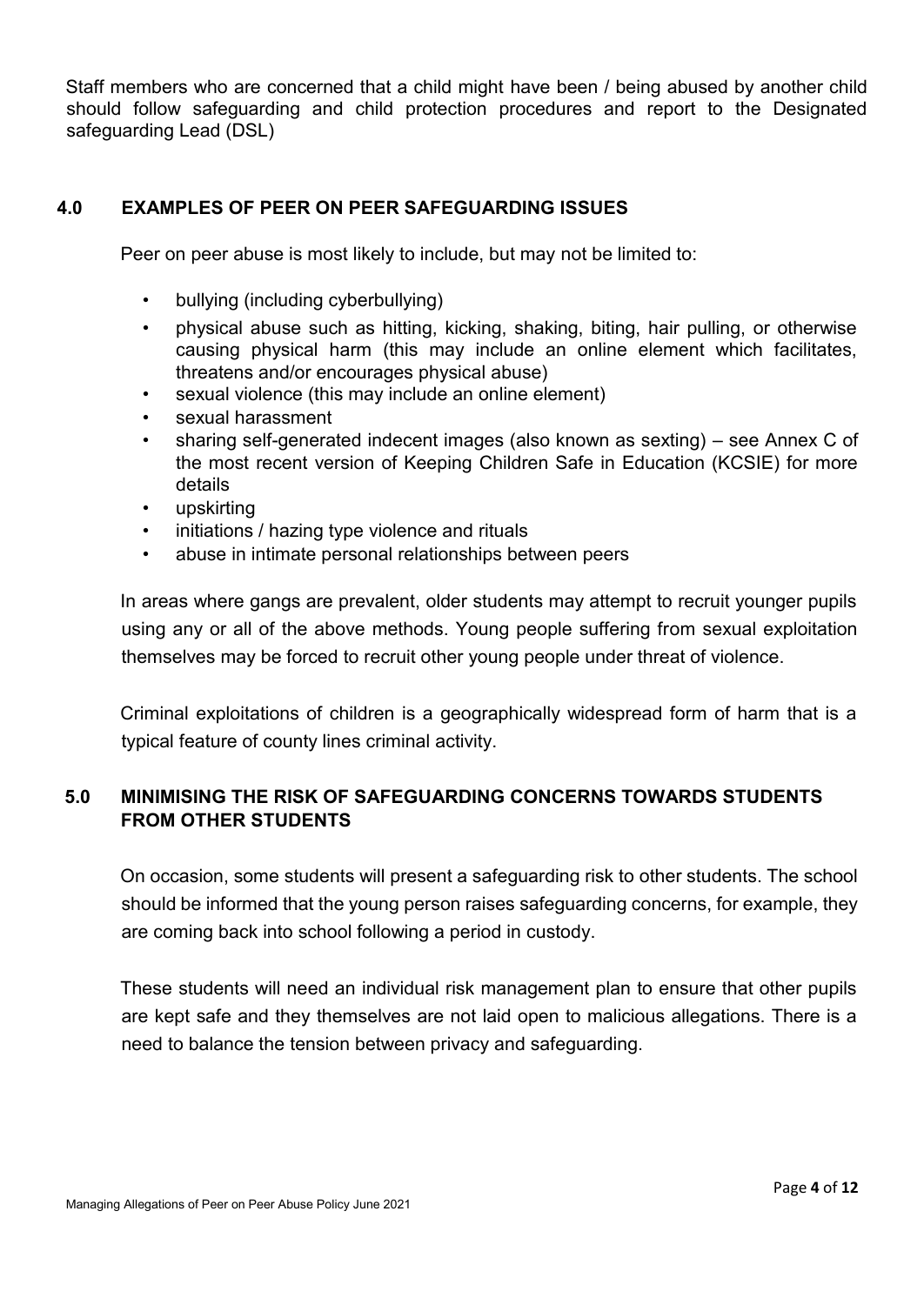#### **6.0 ACTION**

When an allegation is made by a pupil against another student, members of staff should report this using the school's Child Protection protocol and alert the Child Protection team.

A member of the Child Protection Team should make a factual record of the allegation, but no attempt at this stage should be made to investigate the circumstances.

A referral should be made to Children's Services. It is possible that Children's Services are already aware of safeguarding concerns around this young person.

The member of the Child Protection Team will make a record of the concern, the discussion and any outcome and keep a copy in the files of both pupils' files.

If the allegation indicates a potential criminal offence has taken place, the police should be contacted at the earliest opportunity and parents informed (of both the student being complained about and the alleged victim).

It may be appropriate to exclude the pupil being complained about for a period of time according to the school's behaviour policy and procedures.

Where neither social services nor the police accept the complaint, a thorough school investigation should take place into the matter using the school's usual disciplinary procedures.

In situations where the school considers a safeguarding risk is present, a risk assessment should be prepared along with a preventative, supervision plan. Risk assessments should be generated in partnership with Children's Services and the police to manage any implications and safeguard the children. An important consideration will be to ensure that the victim can continue their normal routine, including continuing to receive a suitable education.

The plan should be monitored and a date set for a follow-up evaluation with everyone concerned.

#### **7.0 STUDENTS ON BAIL OR RELEASED UNDER INVESTIGATION FOLLOWING ARREST**

The school acknowledges that the circumstances where a student has been arrested and is released on bail will differ and therefore there follows a general set of procedures with the acknowledgement that these will need to be bespoke for each individual circumstance.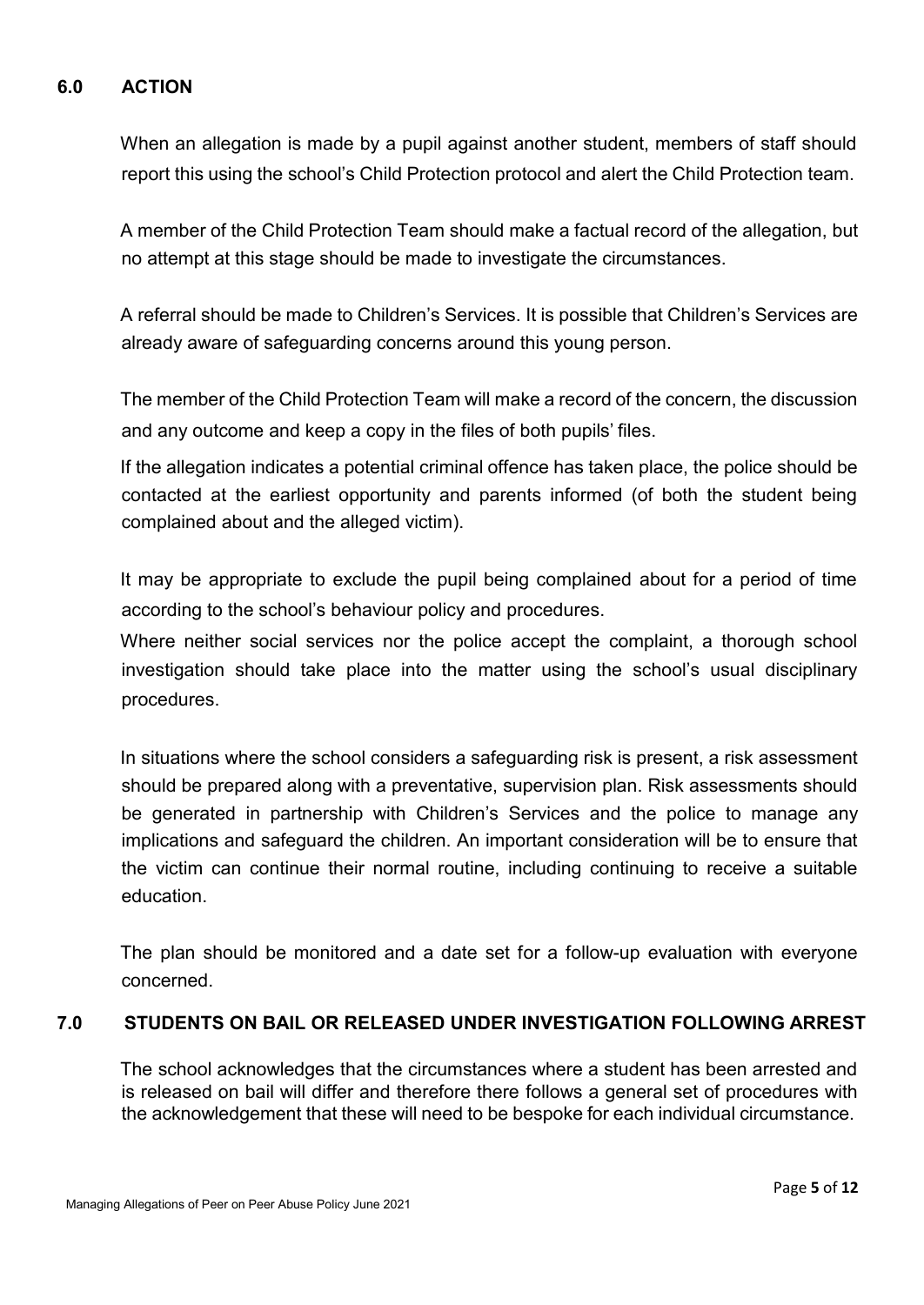- 1) Academy Headteacher and Executive Headteacher informed of student on bail by relevant agency and any relevant bail conditions pertaining to school and/or which would impact on the safeguarding of other students or staff
- 2) Deputy Headteacher and Designated Safeguarding Lead informed. Decision to be taken whether a further key worker to be assigned.
- 3) Risk Assessment generated, taking into account the safeguarding of the student concerned plus other students and staff.
- 4) 4) Risk Assessment signed off by Academy Headteacher.
- 5) Daily welfare check undertaken with student by keyworker
- 6) Multi-agency meeting to be arranged where protocols regarding attendance, absence, behaviour, liaison with parents are to be established.
- 7) Risk Assessment to be reviewed regularly as circumstances both internally and externally may change
- 8) Staff informed only on a need to know basis.

From April 2017, the use of police bail has been dramatically reduced and will only be used when deemed necessary and proportionate in exceptional circumstances, thus students may also be released in the absence of bail conditions or 'released under investigation'. Consideration will be given to less invasive options to safeguard victims and witnesses and the administration of justice. Therefore, it is less likely that a child attending school will be on police bail with conditions attached if there are alternative measures to mitigate any risk.

- In the absence of bail conditions, when there is a criminal investigation, early engagement and joined up working between the school or college, children's social care and the police will be critical to support the victim, alleged perpetrator and other children involved (especially potential witnesses). Where required, advice from the police will be sought in order to help the school manage their safeguarding responsibilities.
- The term 'Released Under Investigation' or 'RUI' will replace those previously on bail for offences in circumstances that do not warrant the application of bail to either re-attend on a particular date or to include conditions preventing activity or in some cases ensuring compliance with an administrative process.
- There may be delays in any case that is being progressed through the criminal justice system. The school will not wait for the outcome (or even the start) of a police investigation before protecting the victim, alleged perpetrator and other children in the school. The risk assessment undertaken will help inform any decision.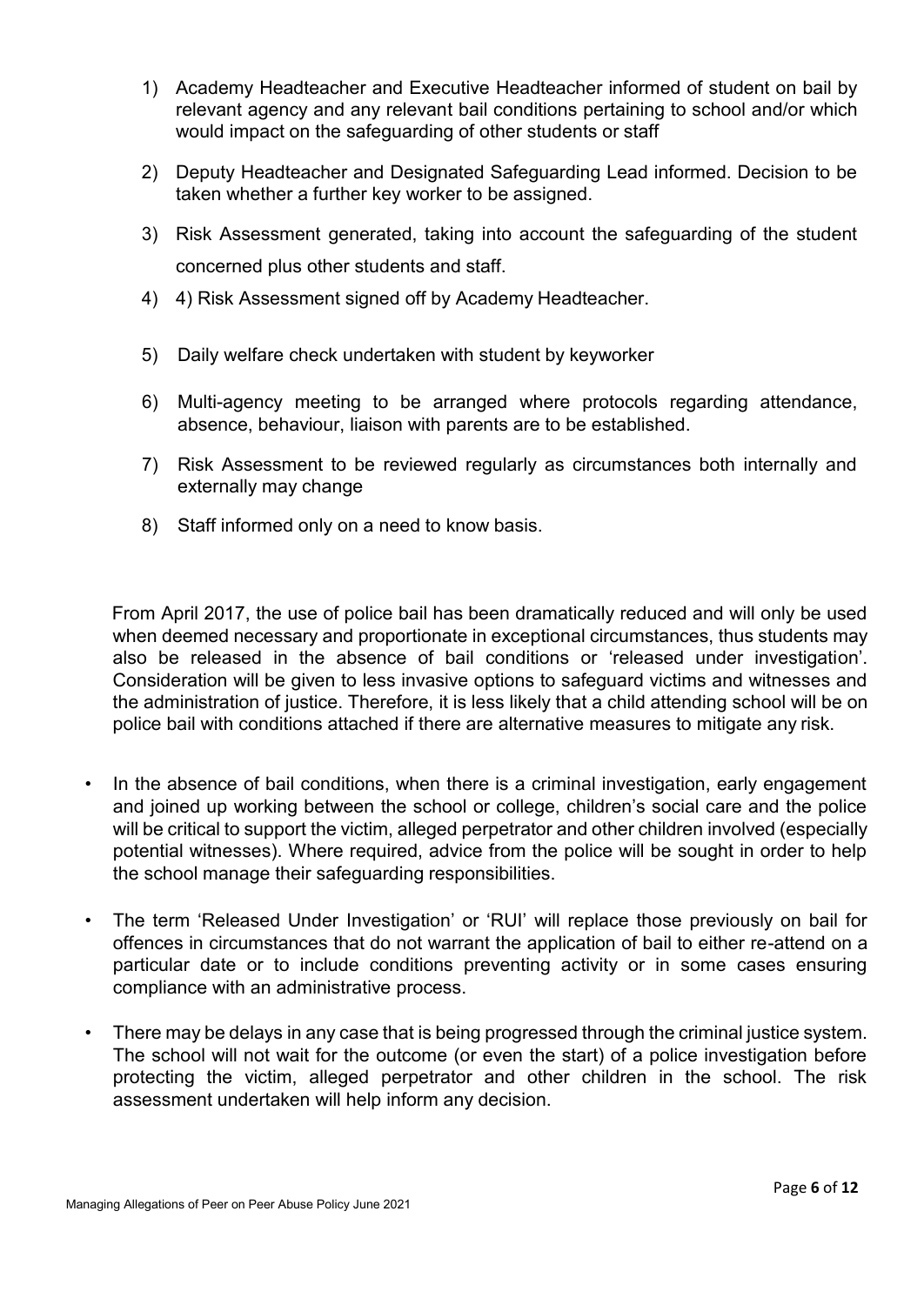- If a child is convicted or receives a caution for a sexual offence, the school will update its risk assessment, ensure relevant protections are in place for all the children at the school and, if it has not already, consider any suitable action in light of their behaviour policy. If the perpetrator remains in the same school as the victim, the school will be very clear as to their expectations regarding the perpetrator now they have been convicted or cautioned. This could include expectations regarding their behaviour and any restrictions the school thinks are reasonable and proportionate with regard to the perpetrator's timetable.
- Any conviction (even with legal anonymity reporting restrictions) is potentially going to generate interest among other students in the and so it will be important that the school ensures both the victim and alleged perpetrator remain protected, especially from any bullying or harassment (including online).
- Where cases are classified as "no further action" (NFA'd) by the police or Crown Prosecution Service, or where there is a not guilty verdict, the school will continue to offer support to the victim and the alleged perpetrator for as long as is necessary. A not guilty verdict or a decision not to progress with their case will likely be traumatic for the victim. The fact that an allegation cannot be substantiated does not necessarily mean that it was unfounded. The schools will discuss any decisions with the victim in this light and continue to offer support. The alleged perpetrator is also likely to require ongoing support for what will have likely been a difficult experience.

Through training we ensure that all staff recognise that children are capable of abusing their peers. The senior leadership team and governing body are responsible for ensuring that procedures exist to minimise the risk of peer on peer abuse and consider how allegations of peer on peer abuse will be investigated and dealt with. There is a clear procedure on how victims of peer on peer abuse will be supported.

All staff are aware of peer on peer abuse. This is most likely to include, but not limited to, bullying (including cyber bullying), gender-based violence, sexual violence and sexual harassment, up skirting (which is now a criminal offence), physical abuse such as hitting, kicking, shaking, biting, pulling hair, sexting and initiating /instigating violence and rituals. These issues will be addressed through our school/college curriculum and assemblies throughout the year.

All staff are expected to refer to HM Government guidance 'What to do if you're worried a child is being abused – Advise for practitioners' for further help in identifying signs and symptoms of child abuse and neglect. Staff members who are concerned that a child might have been / being abused by another child should follow safeguarding and child protection procedures and report to the DSL.

In respect of sexual violence and sexual harassment between children, the school/college takes a proactive approach to prevent such incidents from taking place. Throughout school/college, safeguarding is taught as part of our curriculum. We appreciate that whilst adults in school are working hard to keep children safe, children also play a large part in keeping themselves and their peers safe from abuse and neglect. An age-appropriate curriculum is rolled out in school to build capacity amongst our students in their understanding of particular issues, and what actions they can take to be safe.

We incorporate healthy relationships, people who help us, British values and our school values, which are linked to the co-operative values, etc. in to our curriculum time in an age appropriate way for the year groups in school. Also, from September 2020 we have included Relationships Education, Relationships and Sex Education (RSE) and Health Education in the school timetable, in line with DfE guidance and the national curriculum.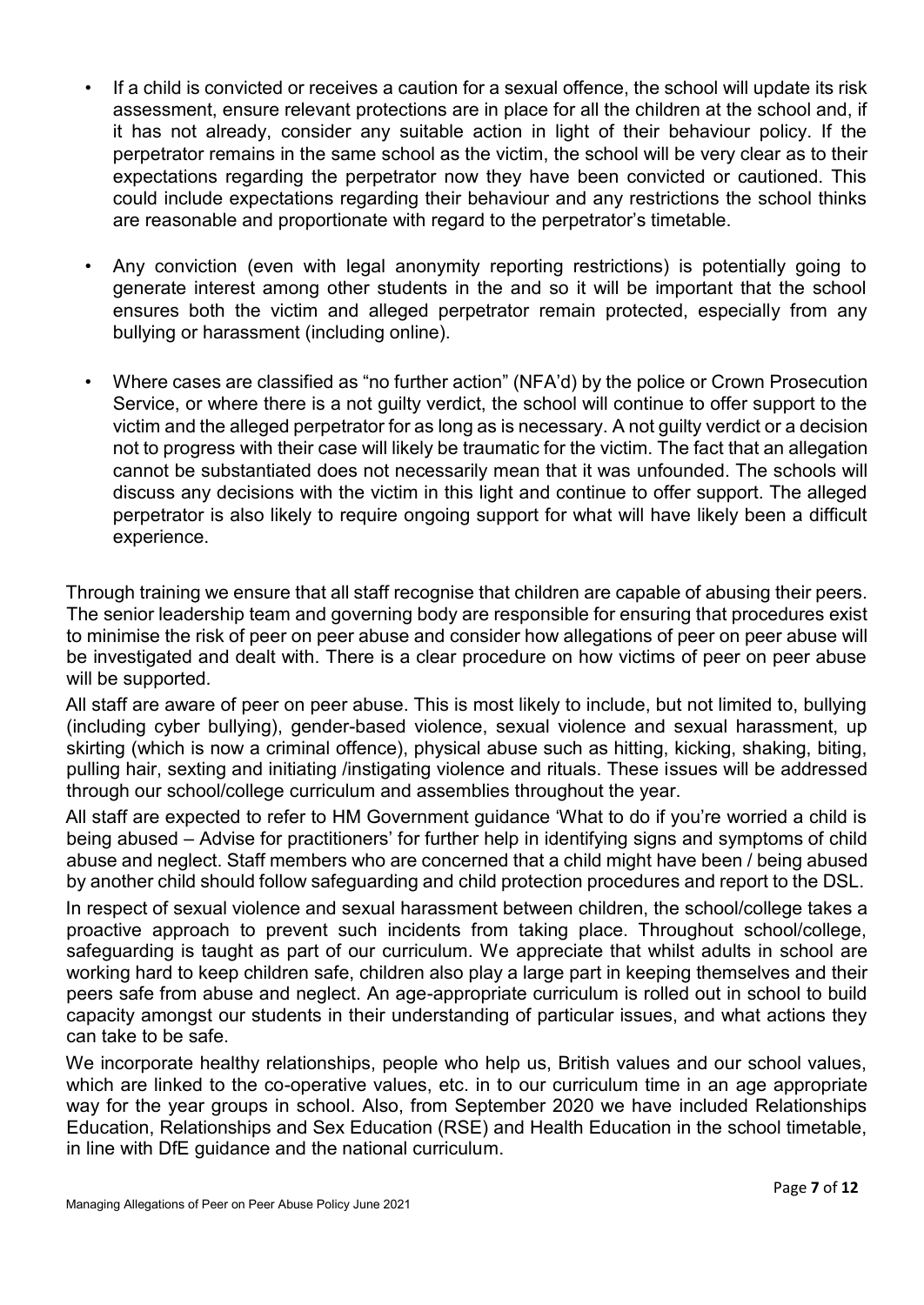Students are taught to understand the issue and meaning of consent as delivered in the RSHE curriculum.

Students will be made aware of what constitutes unreasonable pressure from peers to engage in risk-taking or inappropriate behaviour, and of how to report their concerns. Allegations of abuse by a peer will be treated as seriously as allegations of abuse from an adult, it should never be dismissed as normal behaviour.

Robust systems have been established in school for dealing with safeguarding concerns. All allegations of abuse and neglect, whether suspected or known will be treated seriously and in confidentially. Abuse is abuse and should never be tolerated or passed off as "banter", "just having a laugh" or "part of growing up". We will respond and manage any reports of sexual violence and/or sexual harassment in line with guidance added to KCSIE 2020 onwards and within the MSP website.

When a disclosure is made, the information will be added to CPOMS and the child will have the opportunity to talk to a member of staff. Staff will listen to the young person but will not ask any questions as it may become a police investigation. The information disclosed by the child should be recorded on CPOMS. The child's wishes and feelings will always be taken into account when determining the course of action.

All information is handled in accordance with the school's Data Protection Policy, which is written in line with HM Government guidance – 'Information Sharing: Advice for practitioners providing safeguarding services to children, young people, parents and carers, July 2018', and the 7 principles of information sharing within that document.

When incidents of sexual violence and sexual harassment occur the school's response is ultimately decided on a case-by-case basis, with the Designated Safeguarding Lead (or a deputy) taking the lead role, using their professional judgement. Incidents of peer-on-peer abuse may need to be dealt with in various ways. Incidents of bullying will be dealt with via the schools anti-bullying policy and/or behaviour policy. Incidents which take place outside of school may need to be addressed in school however the school are clear that where professional advice needs to be sought from external partners, it will be. The school's Designated Safeguarding Lead will consult children's social care on matters relating to the safety and welfare of a child and will consult the police in respect of matters relating to a possible crime. The school will put a proportionate and supportive package of care in place for those affected.

School leaders are aware that detailed advice to support schools and colleges has been published. The advice is available and includes, what sexual violence and sexual harassment look like, important context to be aware of, related legal responsibilities for schools and colleges and advice on a whole school or college approach to preventing child on child sexual violence and sexual harassment.

The school adopts the UK Council for Child Internet Safety guidance 'Sharing nudes and seminudes: How to respond to incidents and safeguarding young people' in respect of our response to sexting. This guidance clearly sets out how to handle incidents, should they occur and what preventative steps can be taken to educate young people.

#### **8.0 RESPONDING TO REPORTS OF SEXUAL VIOLENCE/HARASSMENT**

There are four likely scenarios for schools and colleges to consider when managing any reports of sexual violence and/or sexual harassment.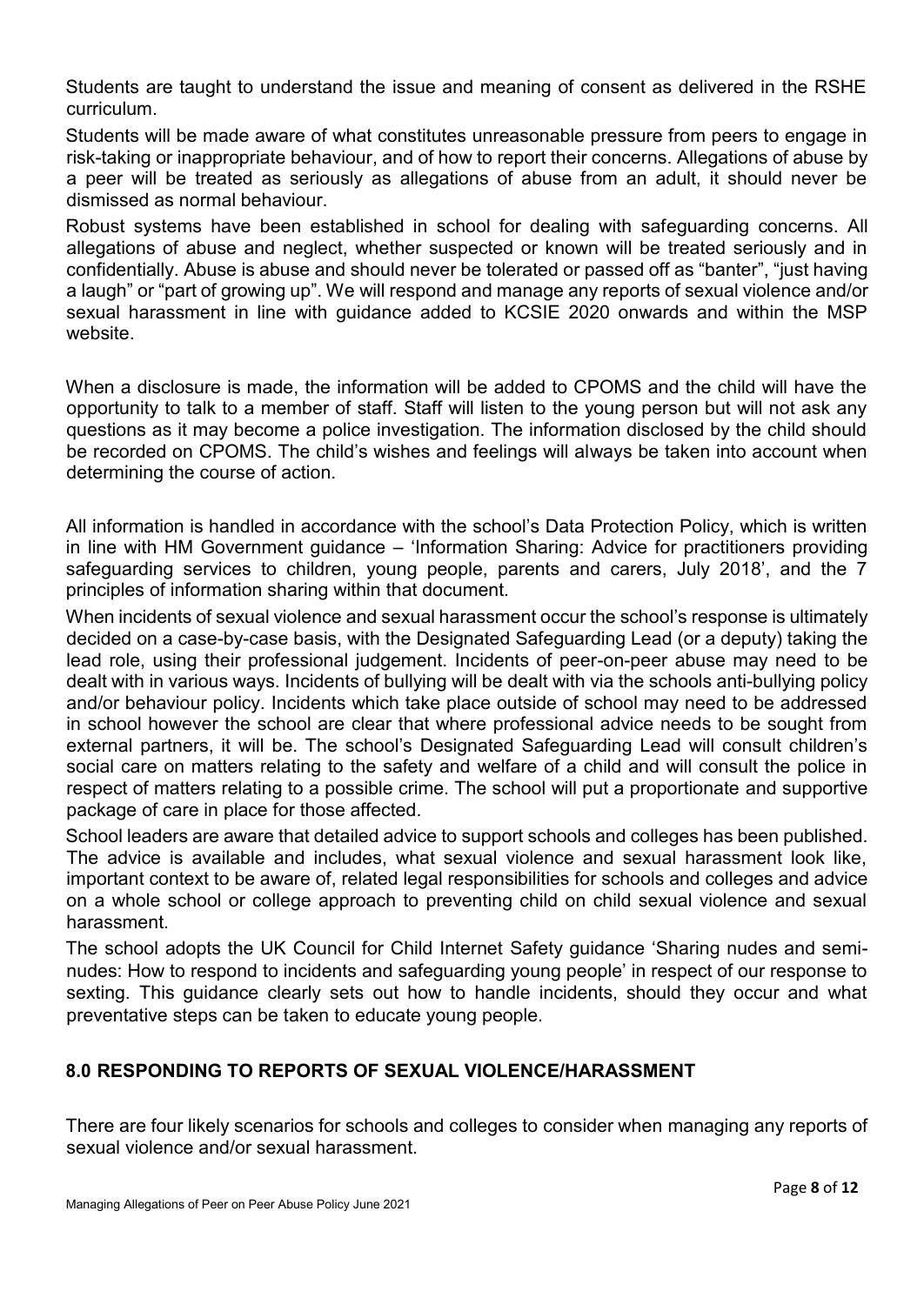#### **8.1 Manage internally**

In some cases of sexual harassment, for example, one-off incidents, the school or college may take the view that the children concerned are not in need of early help or statutory intervention and that it would be appropriate to handle the incident internally, perhaps through utilising their behaviour policy and by providing pastoral support.

Whatever the school's or college's response, it should be underpinned by the principle that sexual violence and sexual harassment is never acceptable and will not be tolerated.

All concerns, discussions, decisions and reasons for decisions should be recorded (written or electronic).

#### **8.2. Early help**

- In line with 1 above, the school or college may decide that the children involved do not require statutory interventions, but may benefit from early help. Early help means providing support as soon as a problem emerges, at any point in a child's life. Providing early help is more effective in promoting the welfare of children than reacting later. Early help can be particularly useful to address non-violent harmful sexual behaviour and may prevent escalation of sexual violence.
- Full details of the early help process are in Chapter one of Working Together to Safeguard Children.
- Multi-agency early help will work best when placed alongside strong school or college policies, preventative education and engagement with parents and carers.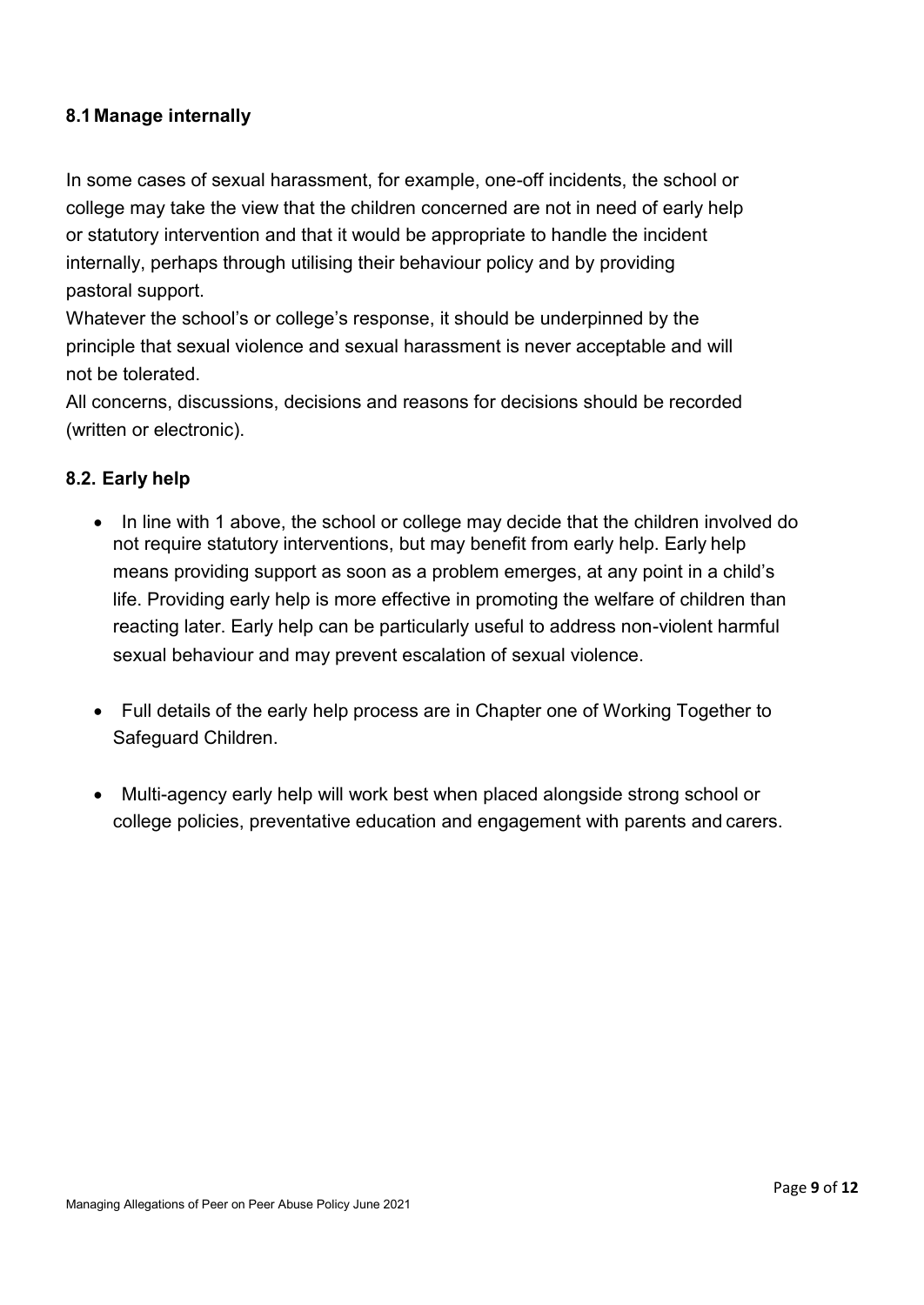- Whatever the response, it should be under-pinned by the principle that sexual violence and sexual harassment is never acceptable and will not be tolerated.
- All concerns, discussions, decisions and reasons for decisions should be recorded (written or electronic).

#### **8.3. Referrals to children's social care**

- Where a child has been harmed, is at risk of harm, or is in immediate danger, schools and colleges should make a referral to local children's social care.
- At the referral to children's social care stage, schools and colleges will generally inform parents or carers, unless there are compelling reasons not to (if informing a parent or carer is going to put the child at additional risk). Any such decision should be made with the support of children's social care.
- If a referral is made, children's social care will then make enquiries to determine whether any of the children involved are in need of protection or other services.
- Where statutory assessments are appropriate, the school or college (especially the designated safeguarding lead or a deputy) should be working alongside, and cooperating with, the relevant lead social worker. Collaborative working will help ensure the best possible package of coordinated support is implemented for the victim and, where appropriate, the alleged perpetrator and any other children that require support.
- Schools and colleges should not wait for the outcome (or even the start) of a children's social care investigation before protecting the victim and other children in the school or college. It will be important for the designated safeguarding lead (or a deputy) to work closely with children's social care (and other agencies as required) to ensure any actions the school or college takes do not jeopardise a statutory investigation. The risk assessment as per paragraph 275 will help inform any decision. Consideration of safeguarding the victim, alleged perpetrator, any other children directly involved in the safeguarding report and all children at the school or college should be immediate.
- In some cases, children's social care will review the evidence and decide a statutory intervention is not appropriate. The school or college (generally led by the designated safeguarding lead or a deputy) should be prepared to refer again if they believe the child remains in immediate danger or at risk of harm. If a statutory assessment is not appropriate, the designated safeguarding lead (or a deputy) should consider other support mechanisms such as early help, specialist support and pastoral support.
- Whatever the response, it should be under-pinned by the principle that sexual violence and sexual harassment is never acceptable and will not be tolerated.
- All concerns, discussions, decisions and reasons for decisions should be recorded (written or electronic).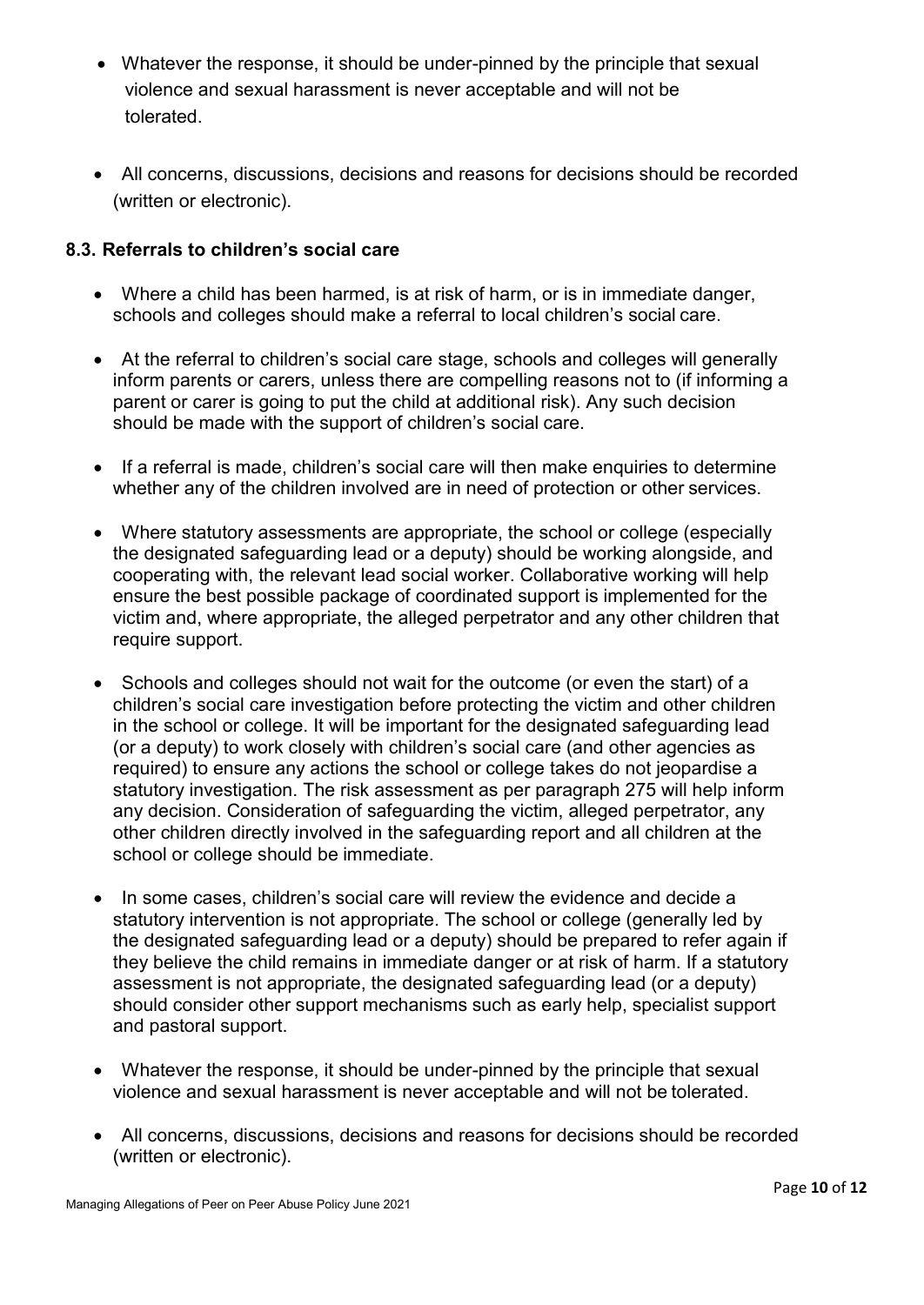#### **8.4. Reporting to the Police**

- Any report to the police will generally be in parallel with a referral to children's social care (as above).
- It is important that the designated safeguarding lead (and their deputies) are clear about the local process for referrals and follow that process.
- Where a report of rape, assault by penetration or sexual assault is made, the starting point is this should be passed on to the police. Whilst the age of criminal responsibility is ten, if the alleged perpetrator is under ten, the starting principle of reporting to the police remains. The police will take a welfare, rather than a criminal justice, approach.
- At this stage, schools and colleges will generally inform parents or carers unless there are compelling reasons not to, for example, if informing a parent or carer is likely to put a child at additional risk. In circumstances where parents or carers have not been informed, it will be especially important that the school or college is supporting the child in any decision they take. This should be with the support of children's social care and any appropriate specialist agencies.
- Where a report has been made to the police, the school or college should consult the police and agree what information can be disclosed to staff and others, in particular, the alleged perpetrator and their parents or carers. They should also discuss the best way to protect the victim and their anonymity.
- All police forces in England have specialist units that investigate child abuse. The names and structures of these units are matters for local forces. It will be important that the designated safeguarding lead (and their deputies) are aware of their local arrangements.
- In some cases, it may become clear very quickly, that the police (for whatever reason) will not take further action. In such circumstances, it is important that the school or college continue to engage with specialist support for the victim as required.
- Whatever the response, it should be under-pinned by the principle that sexual violence and sexual harassment is never acceptable and will not be tolerated.
- All concerns, discussions, decisions and reasons for decisions should be recorded (written or electronic).

After recent government action to tackle the issues raised by testimonies given on the Everyone's Invited website, NSPCC has been commissioned to run the helpline which we will publicise in school and on our website – 0800 136 663. This number is for children and young people who are victims of sexual abuse, adult victims, parents and carers of victims and professionals working with children and young people. It is to report or share incidents which have happened both in and outside of educational settings.